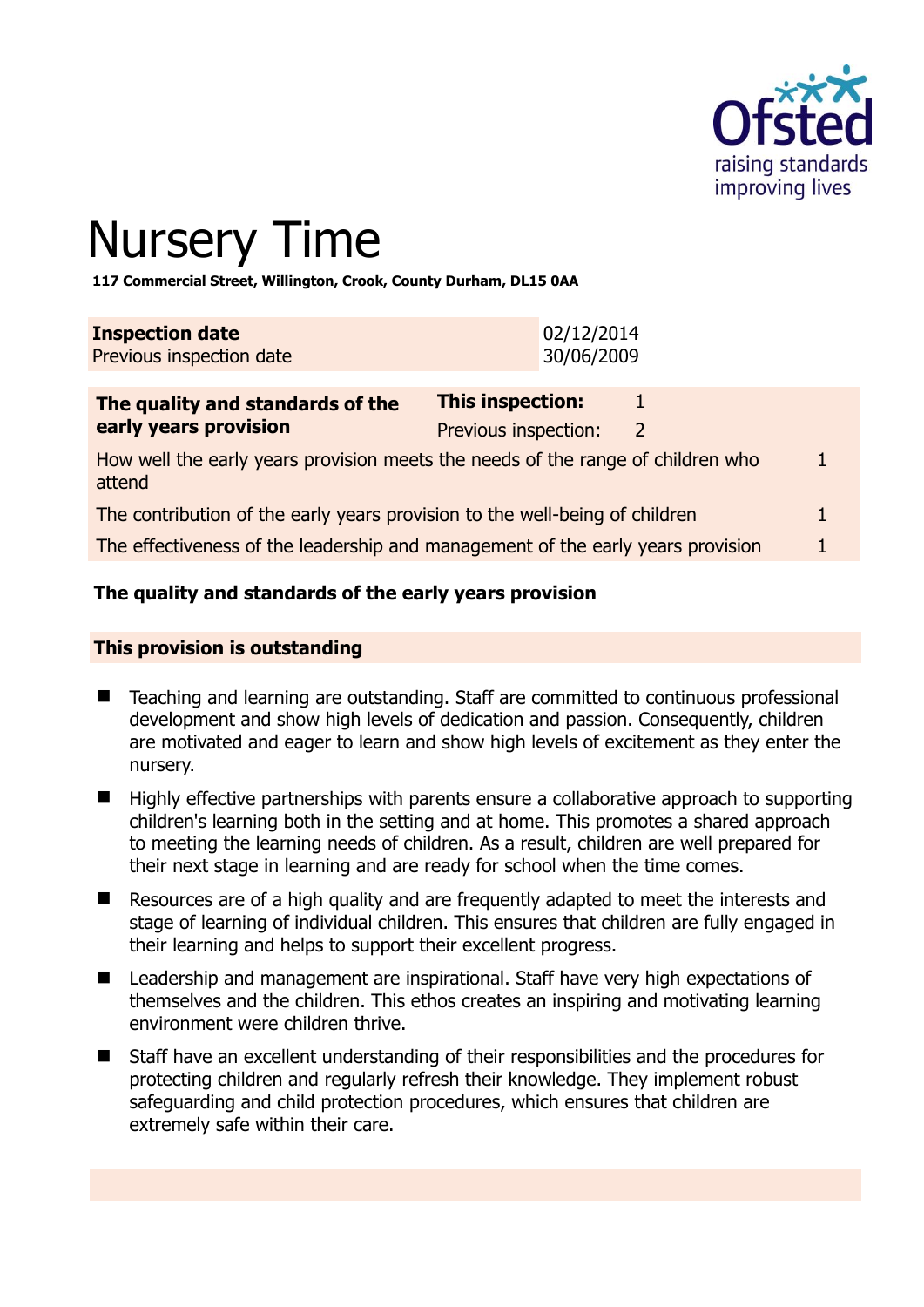# **Information about this inspection**

Inspections of registered early years provision are:

- $\bullet$  scheduled at least once in every inspection cycle the current cycle ends on 31 July 2016
- scheduled more frequently where Ofsted identifies a need to do so, for example where provision was previously judged inadequate
- **•** brought forward in the inspection cycle where Ofsted has received information that suggests the provision may not be meeting the legal requirements of the Early Years Foundation Stage or where assessment of the provision identifies a need for early inspection
- **•** prioritised where we have received information that the provision is not meeting the requirements of the Early Years Foundation Stage and which suggests children may not be safe
- scheduled at the completion of an investigation into failure to comply with the requirements of the Early Years Foundation Stage.

The provision is also registered on the voluntary and compulsory parts of the Childcare Register. This report includes a judgment about compliance with the requirements of that register.

# **Inspection activities**

- $\blacksquare$ The inspector observed activities taking place in all of the nursery rooms, the dining room and the outdoor play area.
- The inspector conducted a joint observation with the manager.
- $\blacksquare$ The inspector looked at a sample of children's assessment records and planning documentation.
- $\blacksquare$ The inspector took account of the views of parents through discussion and completed questionnaires.
- The inspector held meetings with the owner, manager and spoke to staff members during the inspection.
- The inspector checked evidence of suitability and qualifications of staff working with children, the provider's self-evaluation form and improvement plan.

**Inspector**  Vivienne Dempsey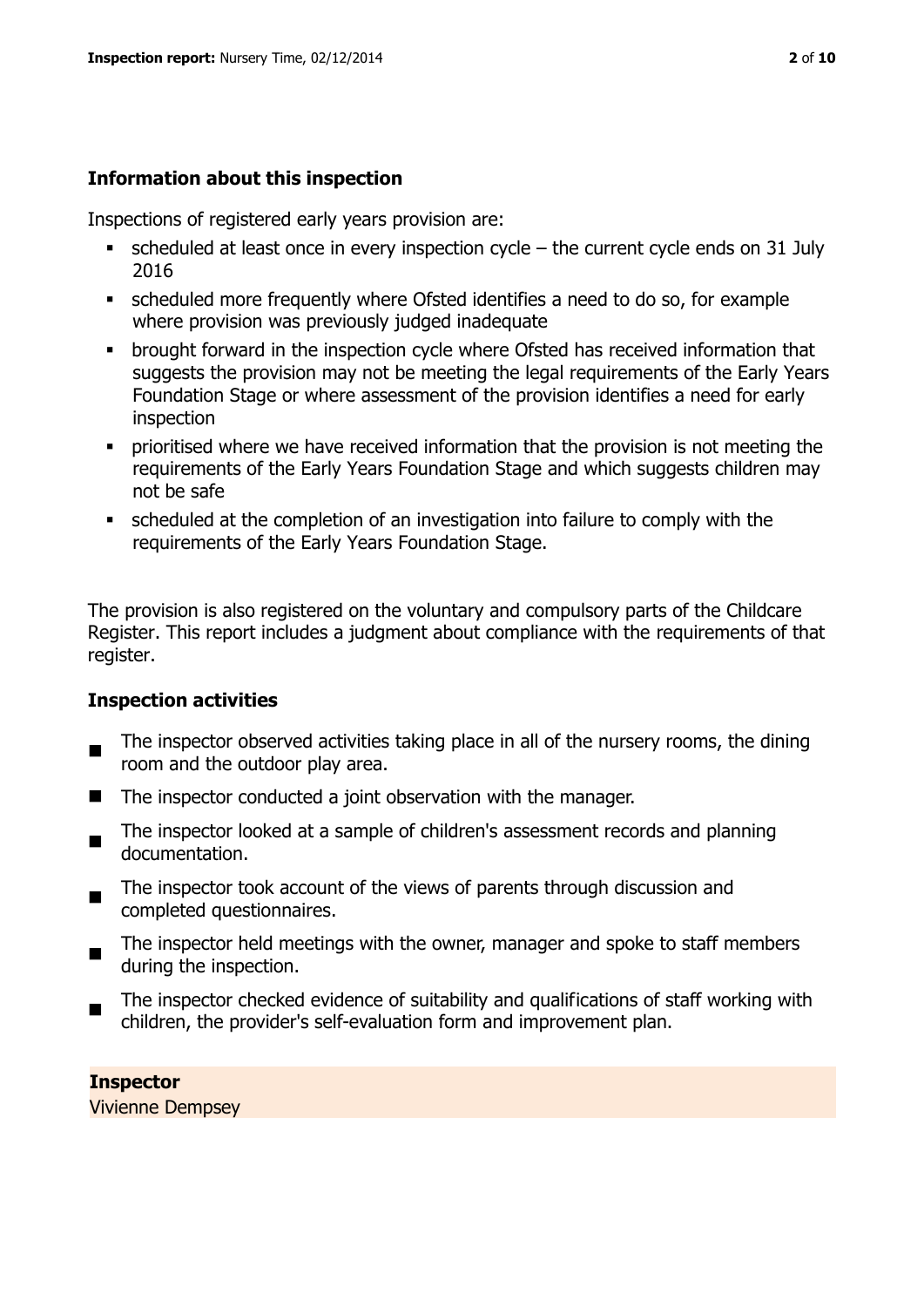# **Full report**

## **Information about the setting**

Nursery Time was registered in 1999 on the Early Years Register and the compulsory and voluntary parts of the Childcare Register. It is situated in a purpose built premises in the Willington, Crook, area of County Durham. The nursery serves the local area and is accessible to all children. There is an enclosed area available for outdoor play. The nursery employs 11 members of childcare staff. Of whom, all hold appropriate early years qualifications at level 3, including two with level 6 and two with Qualified Teacher Status. The nursery opens Monday to Friday, all year round. Sessions are from 7.30am until 6pm. Children attend for a variety of sessions. There are currently 83 children attending, who are in the early years age group. The nursery provides funded early education for two-, three- and four-year-old children. It supports a number of children with special educational needs and/or disabilities.

#### **What the setting needs to do to improve further**

#### **To further improve the quality of the early years provision the provider should:**

 $\blacksquare$  enhance the already very good opportunities for children to explore the properties of sand, by making it accessible at all times, particularly in the room for those aged three to four years.

#### **Inspection judgements**

#### **How well the early years provision meets the needs of the range of children who attend**

Highly motivated and skilled staff have an excellent understanding of the learning and development requirements of the Early Years Foundation Stage. The standard of teaching is exceptional with a superb balance of adult-led and child-initiated activities, which are highly challenging and stimulating for children. Planning is highly focused and purposeful. It effectively includes observations of children's interests and information gathered from parents about their learning. Staff provide a high quality and stimulating learning environment both indoors and outdoors. Consequently, children become extremely motivated, eager learners, who confidently lead their own learning. Children's learning and development are closely monitored by their key person. Also, their next steps are clearly identified and feed into meticulous planning. Children make excellent progress given their starting points and individual learning needs, which are exceptionally well met.

Children have excellent opportunities to write for a purpose. They are encouraged to make shopping lists before going to the local shop to buy ingredients to make their own pizzas. Children thoroughly enjoy independently writing letters to Father Christmas and are very excited to post them in the nursery post box. They have also written letters to the Queen informing her about the poppies, which they have created for Remembrance Day. This provides relevant and meaningful opportunities for children to develop their early writing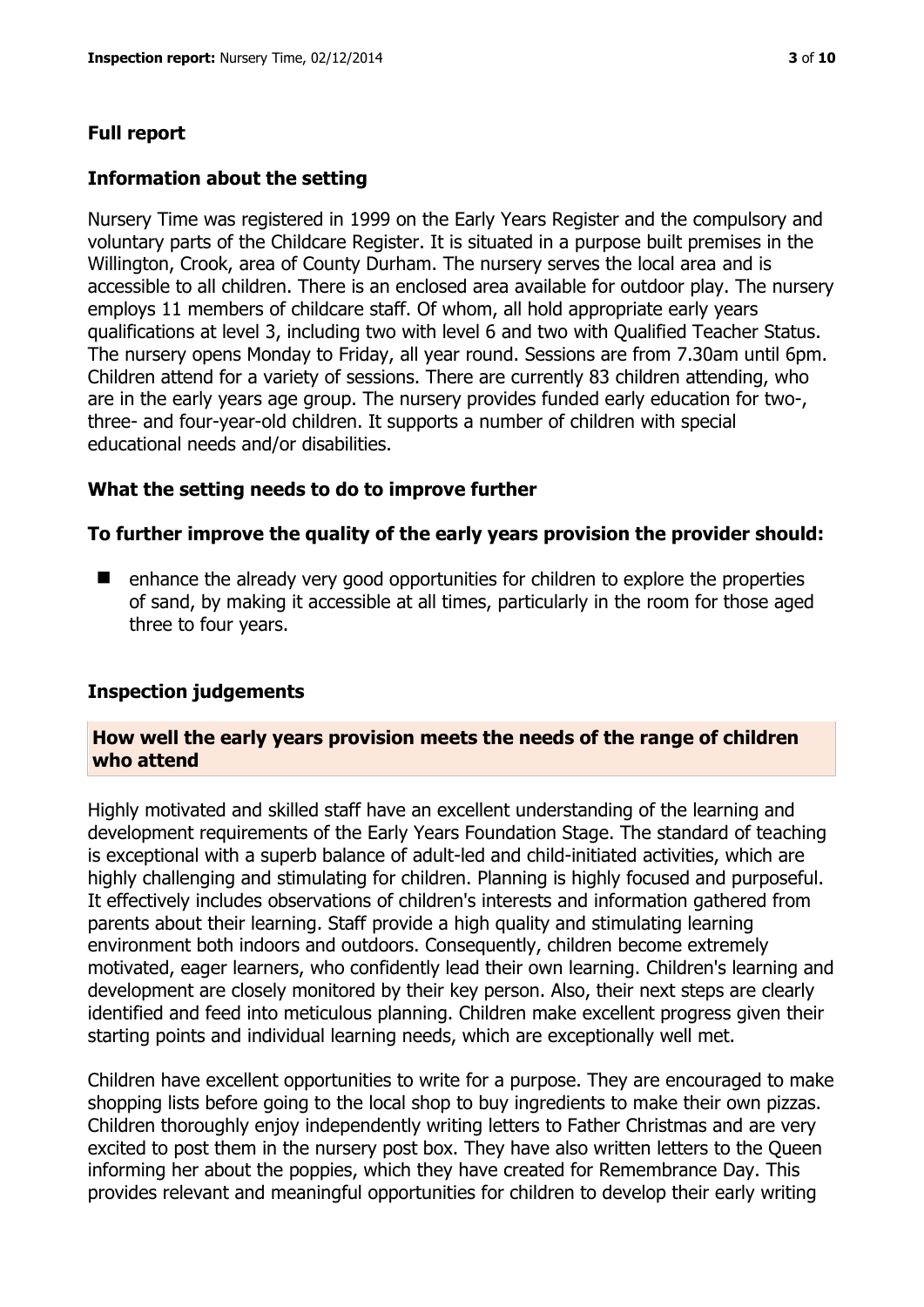skills. Children, who are exceeding their expected development for literacy, are challenged further, as this activity encourages them to write short sentences in meaningful contexts. Children thoroughly enjoyed visiting the local post box to post their letters and are eagerly waiting for a reply. Young children also enjoy writing Christmas cards and confidently use chunky pencils to make marks. They greatly enjoy posting their cards in the nursery post box. Children show high levels of curiosity, a 'can do' attitude, energy and fascination as they join in with planned activities. For example, young children thoroughly enjoy making their own pizzas. Staff model how to peel mushrooms for their toppings and children are given time to do it for themselves. They provide lots of specific praise and encouragement, such as 'great peeling' and 'fantastic spreading'. This helps to promote children's confidence and self-esteem further. Children have easy access to all weather suits and wellington boots and have an extremely fun time making prints in the mud and splashing in puddles. Babies have excellent opportunities to tackle a range of levels and surfaces, including flat and hilly ground, pebbles and smooth floors. Young children also have access to an indoor climbing station, where they have great fun crawling and walking up the ramp and sliding down the slide. They also show great interest in the views that they can see from the window when at the top platform. Children talk to staff about the different things that they see, such as, people walking by, the different forms of transport and birds flying by. Staff have further developed their interest and have taken photographs and made a picture book of the things that they have seen from the window. This provides excellent opportunities to develop young children's early speaking skills giving them the confidence to talk about the things that they have seen.

Highly effective learning journals and tracking records give an accurate overview of children's progress over time. Planning information boards are displayed and parents are encouraged to share children's achievements from home. Regular consultations with parents, such as parents' evenings, provide excellent opportunities for them to discuss their child's progress with their key person. Staff provide skilful guidance and support in a sensitive manner to enhance children's learning at home, such as, behaviour management and communication and language. Consequently, this has a very positive impact on the progress children make. Staff work closely with parents to ensure all children are fully included and their individual learning needs are met. For example, to fully support children, who are exceeding expected stages of development, staff work closely with parents and teachers from the school they will attend. This helps to ensure they are challenged at all times and continue to make excellent progress. Regular summaries of children's learning are completed, along with the progress check for those between the ages of two and three years and shared with parents and relevant agencies. This ensures that progress, which is less than expected, is identified early and additional support is put into place with great effect to ensure any gaps are closed. This successfully helps to prepare children to move onto the next stage in their learning.

#### **The contribution of the early years provision to the well-being of children**

Children develop strong affectionate bonds with caring adults, who are extremely responsive to their needs. There is a very effective key-person system in place that ensures staff get to know children and their families extremely well. Settling-in sessions are arranged flexibly and tailored to meet the needs of children and their families. Parents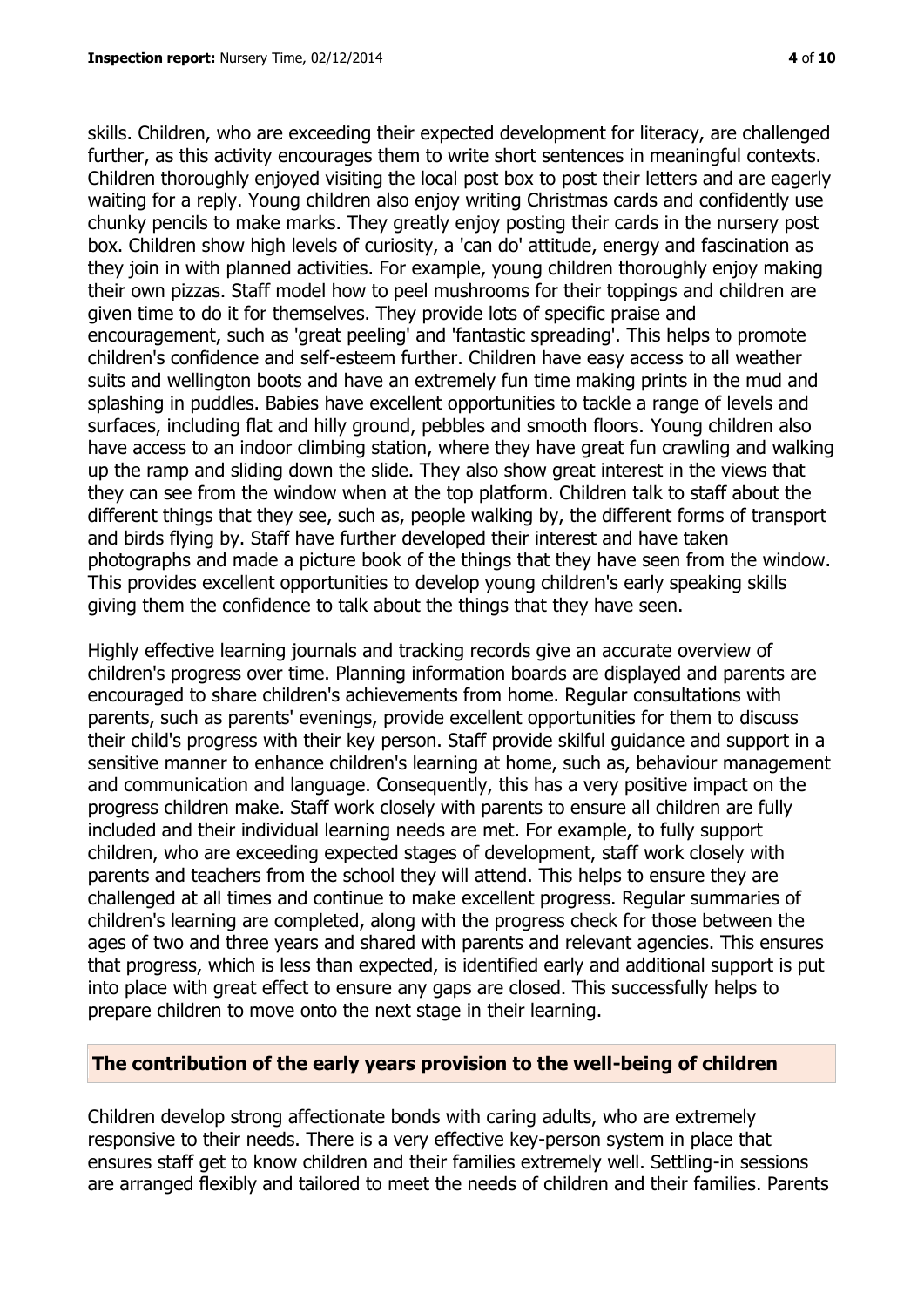complete 'All about me' forms, which provide in-depth information about children's preferences, starting points, interests and care needs. Staff liaise with parents regularly and exchange information about their child, which promotes continuity of care and learning. Therefore, children are extremely well settled, happy and confident. Staff provide an exciting learning environment, both indoors and outdoors and children access outside provision daily. Superb resources cover every aspect of learning and are easily accessible. This means that children, who prefer to learn outdoors, have the same opportunities to challenge their all-round development, while meeting their individual learning needs.

Children's behaviour is exemplary because staff constantly praise their efforts and promote positive reinforcement of clear rules and boundaries. This promotes children's selfconfidence and self-esteem. Staff gently remind and support younger children to share toys and to tidy up, offering praise and encouragement for their efforts and achievements. Consequently, children have a willingness to join in, gain positive self-esteem and develop an excellent understanding of responsibility. Children develop positive relationships with other children as they play together and share equipment fairly. Children are extremely independent. They confidently select their own resources from an extensive and varying range of easily accessible resources and activities. However, the sand is not always easily accessible, particularly in the room for children aged three to four years. Staff positively encourage children to learn excellent self-help skills. For example, children collect their own cutlery and cup and set their own place at the lunch table. They serve their own meals and drinks and confidently clear their plates when they have finished. Children are also encouraged to put on their own wellington boots, coats and all weather suits before they go outside. They are extremely confident and keen to try new activities because they know that staff are close by for support if needed. Therefore, children are prepared exceptionally well for future moves to other settings.

Children develop an excellent awareness of health and safety through the daily routines, discussions and activities. For example, children are provided with healthy snacks in line with their dietary requirements. They enjoy serving themselves fruit and milk or water and are learning to make healthy choices independently. Children are beginning to understand the importance of washing their hands and are encouraged to check that their hands are clean. They are supported extremely well in gaining an excellent understanding of how to keep themselves and others safe. For example, they take part in regular fire drills and staff also remind children to be careful when walking on the wet grass because it is slippery. Staff talk to children about the dangers of walking up the steps on the slide with wet wellington boots and how they need to move the slide further back, so they have room to come down the slide without hitting the small fence. As a result, children learn to think about risks and how to manage them.

# **The effectiveness of the leadership and management of the early years provision**

The management team demonstrate an excellent understanding of their role and responsibilities in meeting the requirements of the Early Years Foundation Stage and of ensuring the nursery is effectively organised. Rigorous security procedures ensure the safety of children is highly prioritised throughout the day. Comprehensive risk assessments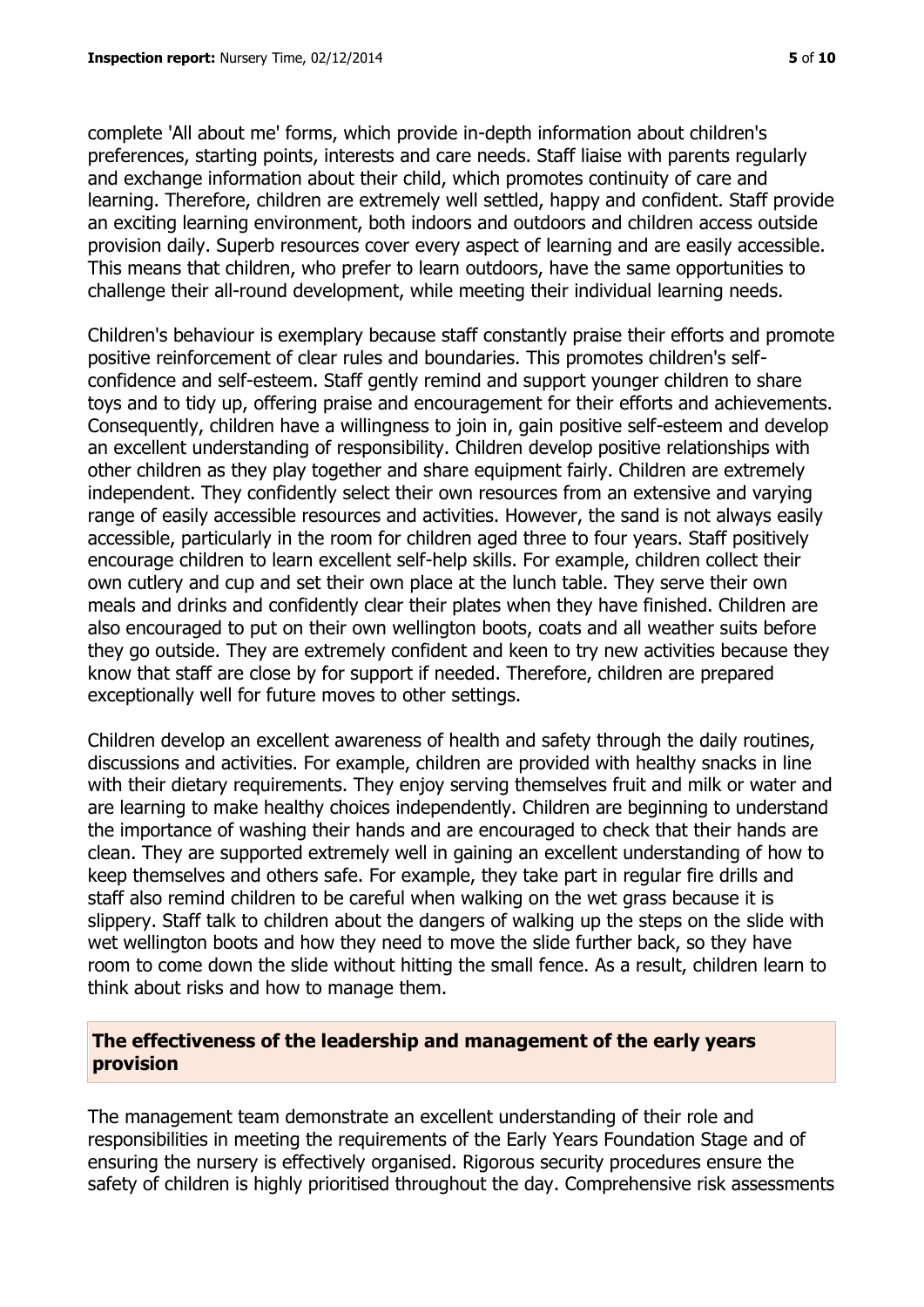are reviewed regularly and daily safety checks are competed to identify and minimise any hazards. Consequently, children are cared for in an extremely safe environment. There are robust, safe recruitment systems in place to ensure that children are always cared for by suitable adults. The induction procedure ensures that new staff are aware of the nursery's policies and procedures, especially in relation to safeguarding practices. Staff are aware of and comply with the safeguarding policy. This contains detailed procedures to follow should staff identify any concerns with children and in the event of an allegation being made against a member of staff. There are clear restrictions on the use of mobile telephones within the nursery, which staff understand and adhere to. Staff hold appropriate childcare qualifications and access training to ensure continuous professional development. Legally required records for children's welfare are accurately maintained and retained. For example, attendance records are accurate and the recording of accidents and administration of medication are robust and kept for three years after children leave the setting.

The management team have an exceptional understanding of their responsibilities to monitor the delivery of the educational programmes. The setting is staffed by an extremely well-qualified and experienced team, who have a secure knowledge of how children learn and develop. This has a positive impact on the outcomes for children because activities are purposeful and meet the needs and interests of those, who attend. Staff monitor children's progress extremely well and effectively share their achievements with parents. They are supervised well through regular supervisions, peer observations and appraisals. This helps to identify staff training needs and further improve the quality of teaching. Staff engage regularly in team meetings, where they review and evaluate practices and procedures. They gain feedback from parents through questionnaires and receive advice from the local authority. Consequently, planned improvements are highly relevant and the precise targets meet the needs of the children extremely well.

Partnerships with parents are extremely strong. Parents speak highly of the staff team and say that children are happy and making excellent progress. They share in child's learning experiences particularly well through regular parents' evenings and easy access to their child's individual learning journey. Further to this, staff provide regular up-to-date information about the activities and events taking place through noticeboards, newsletters and daily chats. Links with other settings are strong. This ensures that information is effectively exchanged to provide continuity of care and learning. For example, staff invite new teachers to the nursery, which means that children are familiar with their teacher before they start school.

#### **The Childcare Register**

| The requirements for the compulsory part of the Childcare Register are | Met        |
|------------------------------------------------------------------------|------------|
| The requirements for the voluntary part of the Childcare Register are  | <b>Met</b> |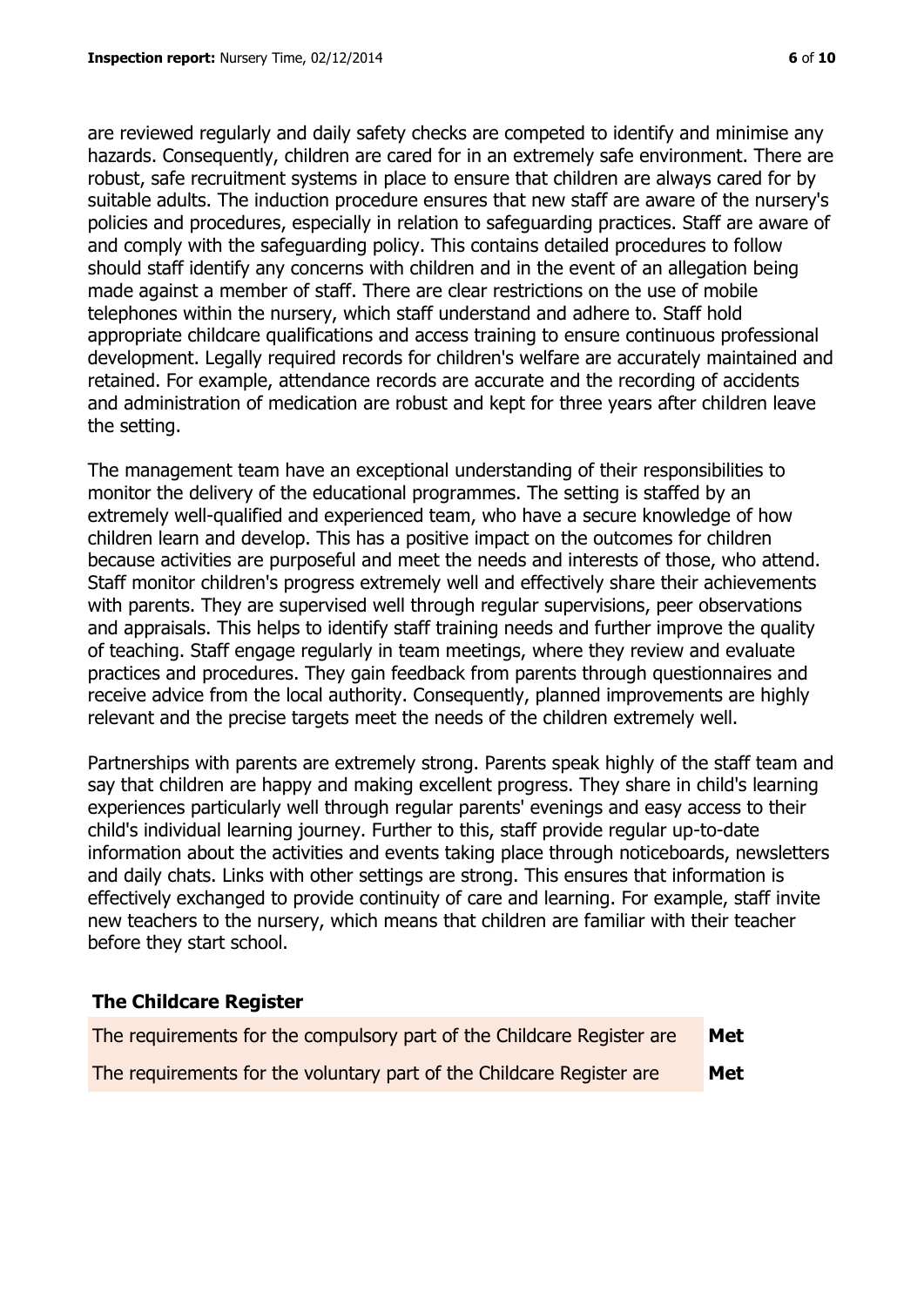# **What inspection judgements mean**

# **Registered early years provision**

| Grade   | <b>Judgement</b>               | <b>Description</b>                                                                                                                                                                                                                                                                                                                                                                                |
|---------|--------------------------------|---------------------------------------------------------------------------------------------------------------------------------------------------------------------------------------------------------------------------------------------------------------------------------------------------------------------------------------------------------------------------------------------------|
| Grade 1 | Outstanding                    | Outstanding provision is highly effective in meeting the needs<br>of all children exceptionally well. This ensures that children are<br>very well prepared for the next stage of their learning.                                                                                                                                                                                                  |
| Grade 2 | Good                           | Good provision is effective in delivering provision that meets<br>the needs of all children well. This ensures children are ready<br>for the next stage of their learning.                                                                                                                                                                                                                        |
| Grade 3 | <b>Requires</b><br>improvement | The provision is not giving children a good standard of early<br>years education and/or there are minor breaches of the<br>safeguarding and welfare requirements of the Early Years<br>Foundation Stage. We re-inspect nurseries and pre-schools<br>judged as requires improvement within 12 months of the date<br>of inspection.                                                                 |
| Grade 4 | Inadequate                     | Provision that is inadequate requires significant improvement<br>and/or enforcement action. The provision is failing to give<br>children an acceptable standard of early years education and/or<br>is not meeting the safeguarding and welfare requirements of<br>the Early Years Foundation Stage. It will be monitored and<br>inspected again within six months of the date of this inspection. |
| Met     |                                | There were no children present at the time of the inspection.<br>The inspection judgement is that the provider continues to<br>meet the requirements for registration.                                                                                                                                                                                                                            |
| Not met |                                | There were no children present at the time of the inspection.<br>The inspection judgement is that the provider does not meet<br>the requirements for registration.                                                                                                                                                                                                                                |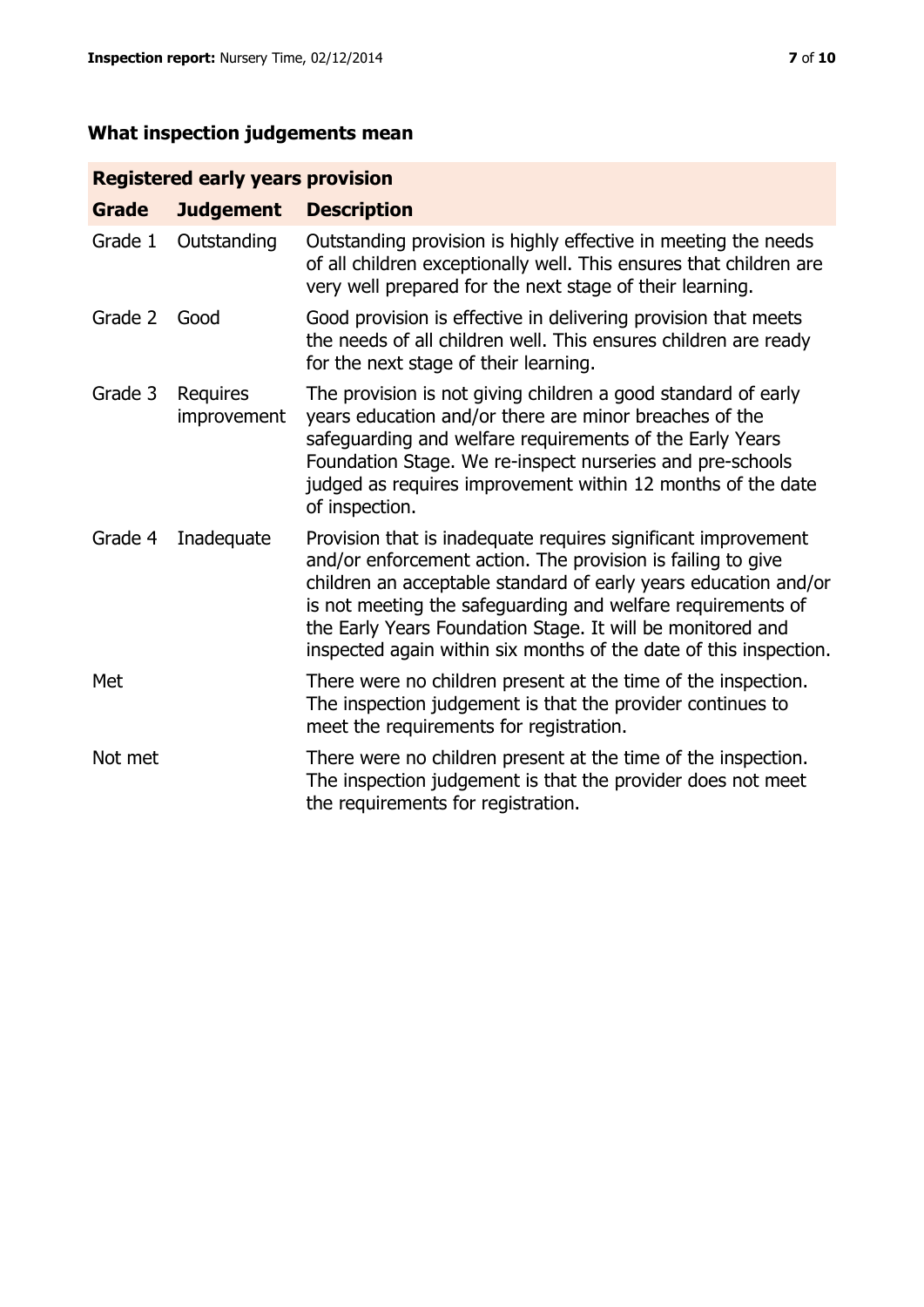## **Inspection**

This inspection was carried out by Ofsted under sections 49 and 50 of the Childcare Act 2006 on the quality and standards of provision that is registered on the Early Years Register. The registered person must ensure that this provision complies with the statutory framework for children's learning, development and care, known as the Early Years Foundation Stage.

# **Setting details**

| Unique reference number            | 314137                                |
|------------------------------------|---------------------------------------|
| <b>Local authority</b>             | Durham                                |
| <b>Inspection number</b>           | 868186                                |
| <b>Type of provision</b>           |                                       |
| <b>Registration category</b>       | Childcare - Non-Domestic              |
| Age range of children              | $0 - 17$                              |
| <b>Total number of places</b>      | 58                                    |
| <b>Number of children on roll</b>  | 83                                    |
| <b>Name of provider</b>            | Mr John & Mrs Susan Brown Partnership |
| <b>Date of previous inspection</b> | 30/06/2009                            |
| <b>Telephone number</b>            | 01388 747 143                         |

Any complaints about the inspection or the report should be made following the procedures set out in the guidance *'Complaints procedure: raising concerns and making complaints* about Ofsted', which is available from Ofsted's website: www.ofsted.gov.uk. If you would like Ofsted to send you a copy of the guidance, please telephone 0300 123 4234, or email enquiries@ofsted.gov.uk.

# **Type of provision**

For the purposes of this inspection the following definitions apply:

Full-time provision is that which operates for more than three hours. These are usually known as nurseries, nursery schools and pre-schools and must deliver the Early Years Foundation Stage. They are registered on the Early Years Register and pay the higher fee for registration.

Sessional provision operates for more than two hours but does not exceed three hours in any one day. These are usually known as pre-schools, kindergartens or nursery schools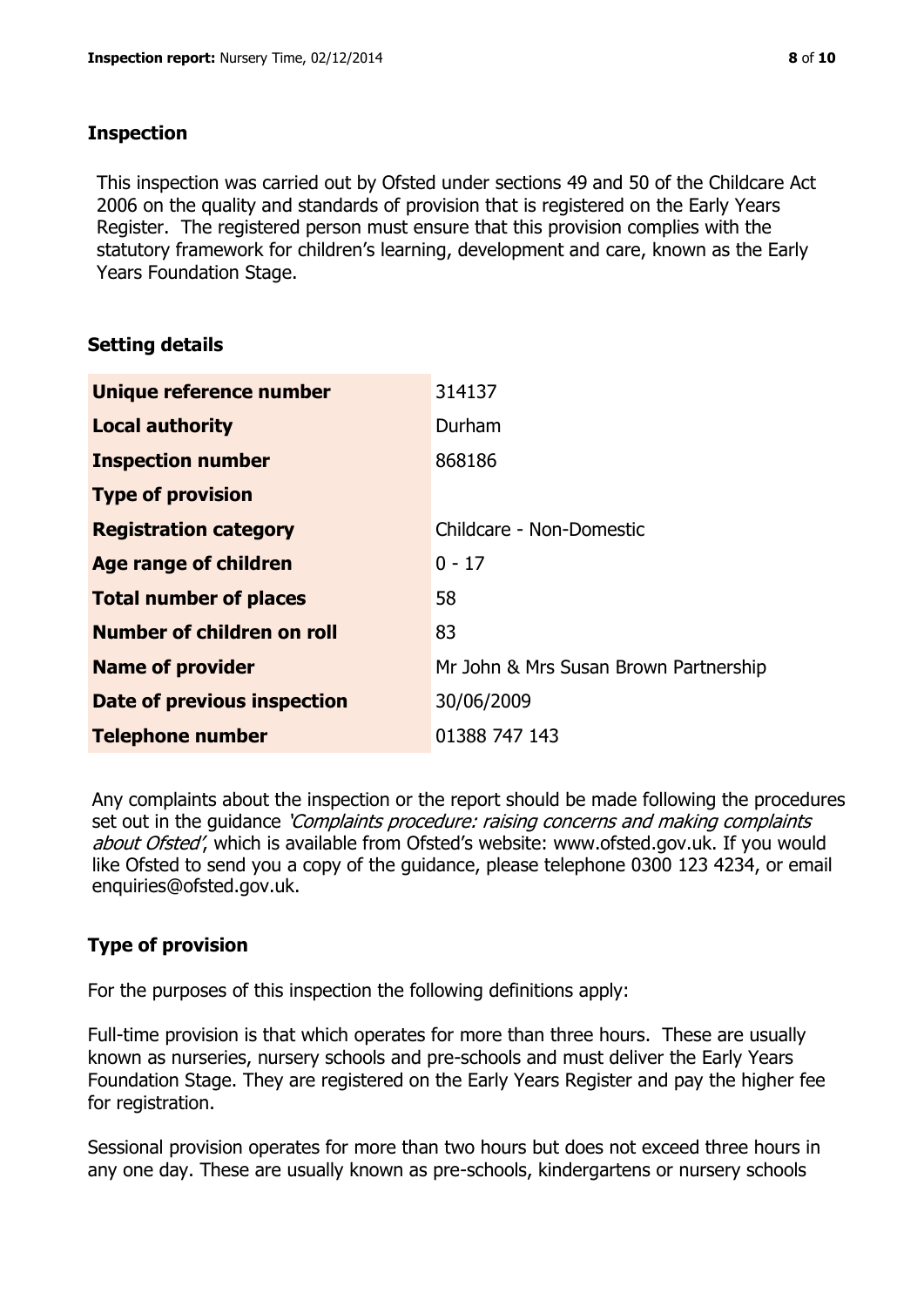and must deliver the Early Years Foundation Stage. They are registered on the Early Years Register and pay the lower fee for registration.

Childminders care for one or more children where individual children attend for a period of more than two hours in any one day. They operate from domestic premises, which are usually the childminder's own home. They are registered on the Early Years Register and must deliver the Early Years Foundation Stage.

Out of school provision may be sessional or full-time provision and is delivered before or after school and/or in the summer holidays. They are registered on the Early Years Register and must deliver the Early Years Foundation Stage. Where children receive their Early Years Foundation Stage in school these providers do not have to deliver the learning and development requirements in full but should complement the experiences children receive in school.